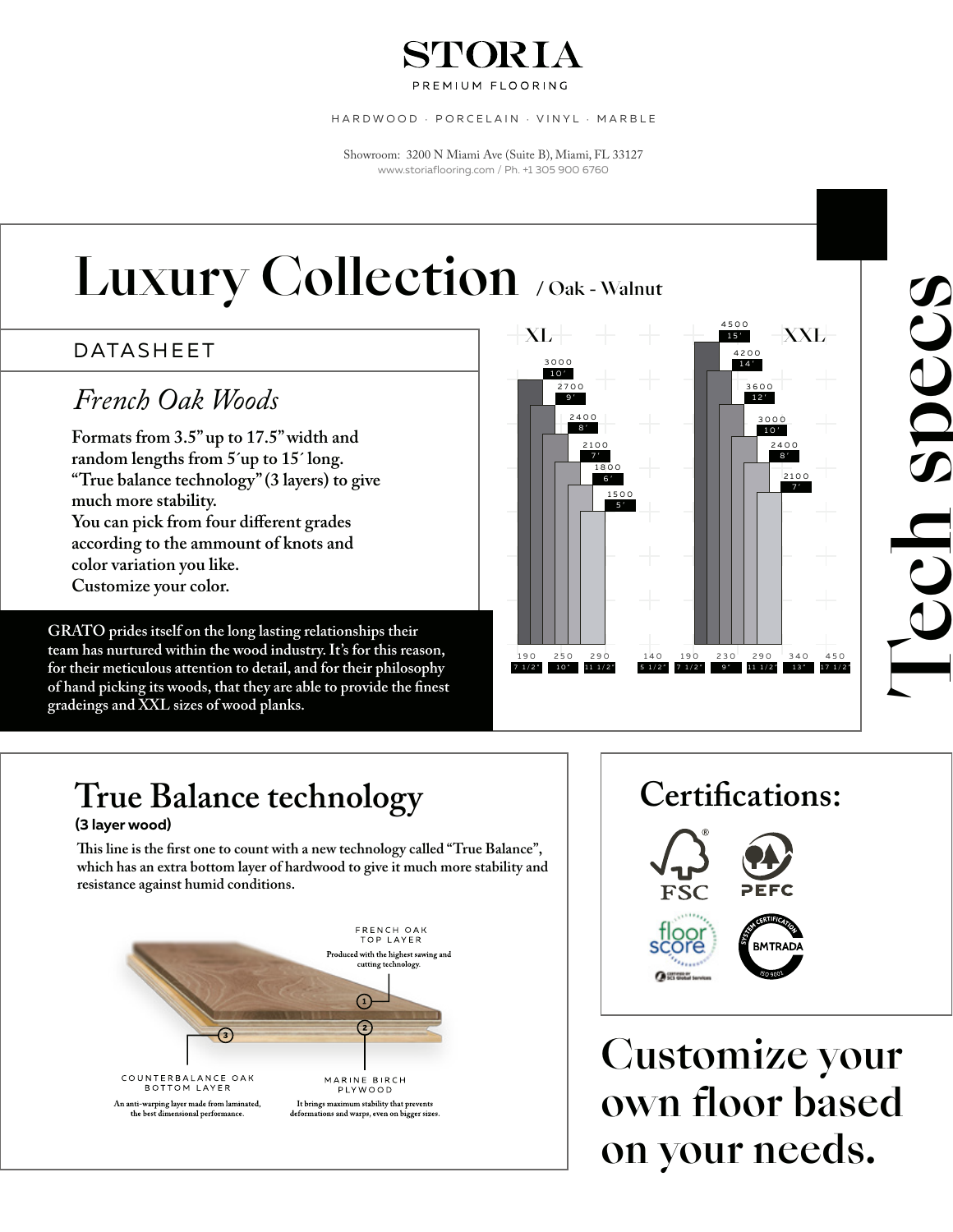#### STORIA PREMIUM FLOORING

#### DATASHEET

**SIZES | 3.5" up to 17.5" width and lengths from to 5' up to 15' long. COLOR | 40 different colors to choose from + being able to do any custom color. GRADES | You can pick from four different grades according to the ammount of knots and color variation you like. FORMATS | Regular planks and /or chevron and herringbone. FINISHING | UV urethane, UV oil, hardwax oil, unfinished. CUSTOM PIECES | Custom special pieces for stairs (thresholds, base, etc.) THICKNESS | 3/4" (4+12+4mm) or 5/8" (4+9+4mm)** TECHNOLOGY | Unique "true balance technology". Three layers, which makes it much **more stable than a regular engineer wood. WOOD SPECIE | French Oak. Best quality in the market.**

| COLLECTIONS |                                                                     |            |       |          |           |  |
|-------------|---------------------------------------------------------------------|------------|-------|----------|-----------|--|
| Arenas      |                                                                     |            |       |          |           |  |
| Menorca     | Lanzarote                                                           | Formentera | Ibiza | Mallorca | Tenerife  |  |
| Chesnut     |                                                                     |            |       |          |           |  |
| Aciana      | Cortes                                                              | Godan      | Grado | Luarca   | Noceda    |  |
| Ovanes      | Potes<br>Salas<br>Tineo<br>Gijón<br>Bárcena<br><b>National Park</b> |            |       |          |           |  |
|             |                                                                     |            |       |          |           |  |
| Daimel      | Guadarrama                                                          | Ordesa     | Picos | Teide    | Timanfaya |  |

# Tech specs SDecs Tech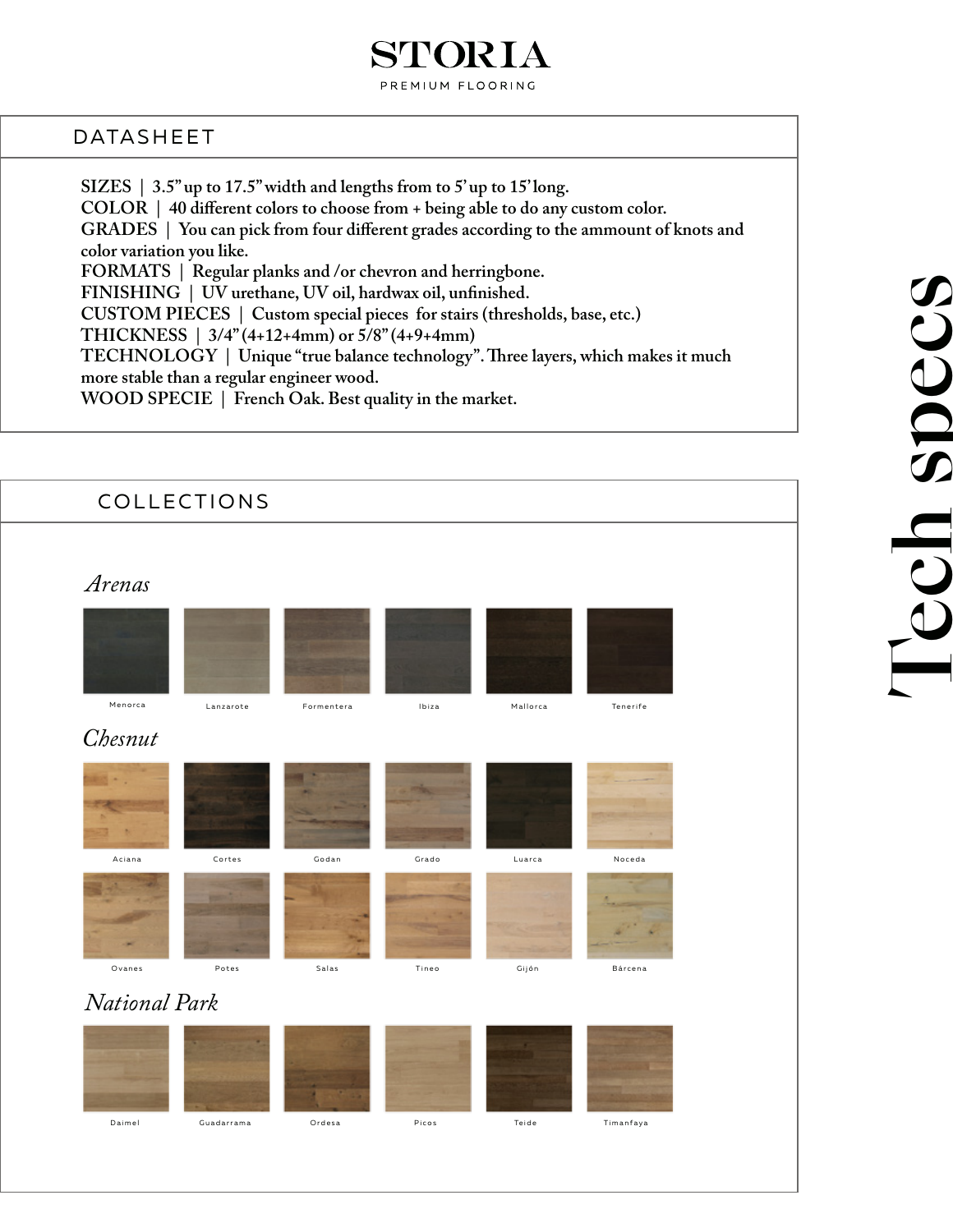#### COLLECTIONS

#### *Nordik Whites*



#### *Santander*



#### *Serene Greys*



#### *Castilla*



# Tech specs SDecs BO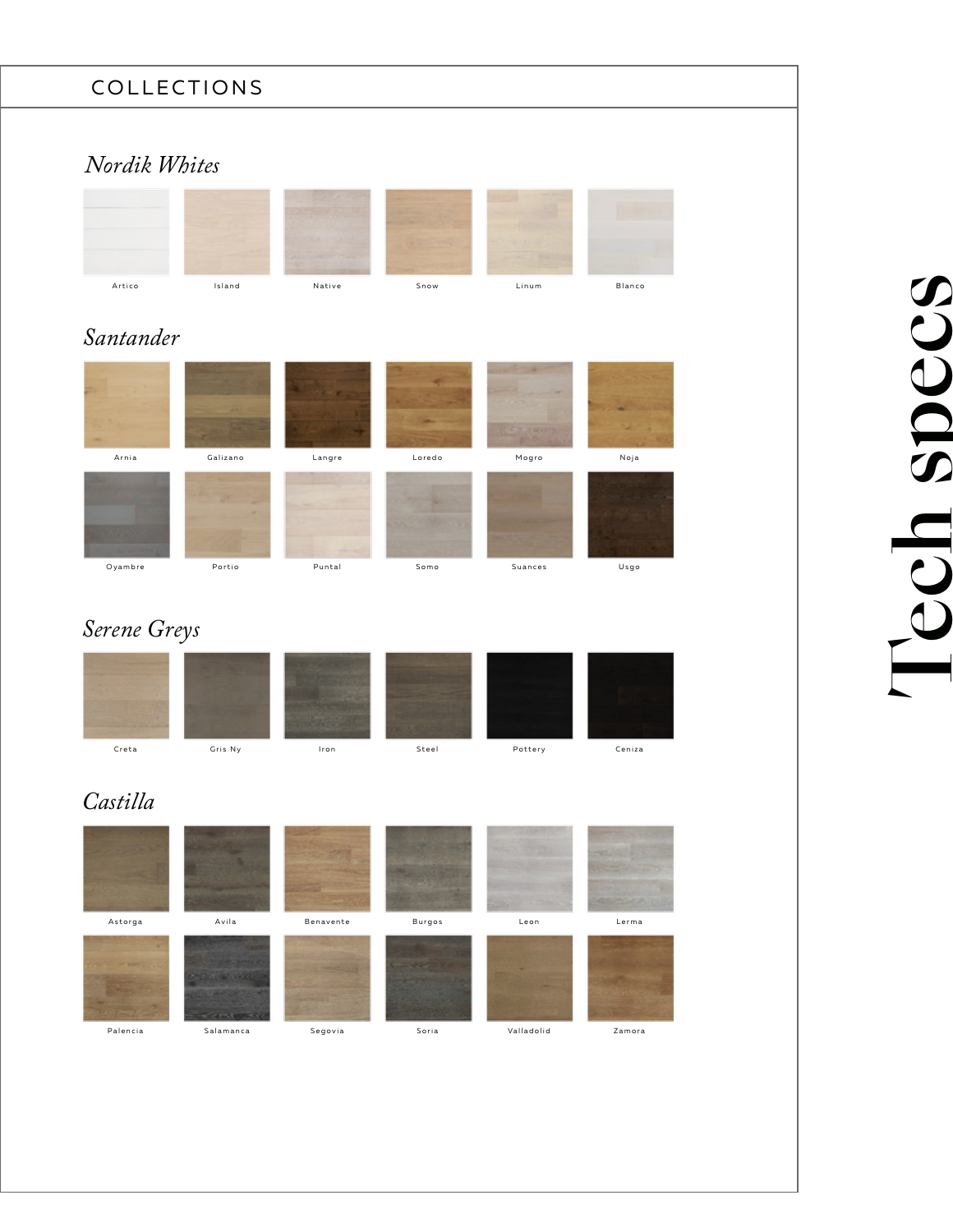#### COLLECTIONS

#### **The Essentials**



#### *Pamplona*



#### *Warm Hearts Dark*



#### *Warm Hearts Medium*